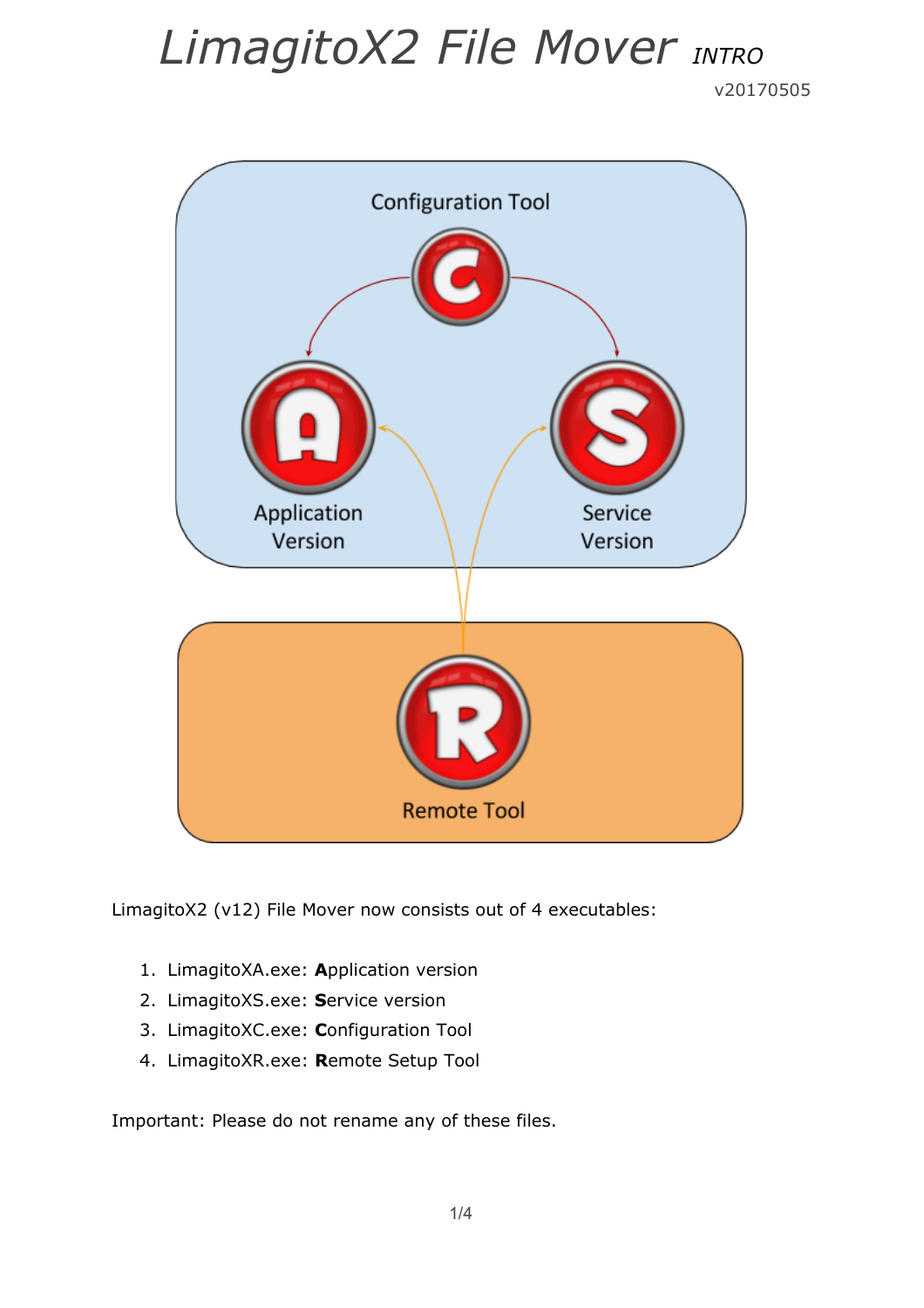v20170505

|  | Application Version |  |
|--|---------------------|--|
|--|---------------------|--|

| <b>IPC</b><br>Loa      |                                                                            |  |
|------------------------|----------------------------------------------------------------------------|--|
| <b>Application Log</b> |                                                                            |  |
|                        | 5/05/2017 19:24:32 Start Timers                                            |  |
|                        | 5/05/2017 19:24:32 Application Created                                     |  |
|                        | 5/05/2017 19:24:32 Created DMServers                                       |  |
|                        | 5/05/2017 19:24:32 Created DMNetworkDrive                                  |  |
|                        | 5/05/2017 19:24:32 Loaded RuleDMSettings                                   |  |
|                        | 5/05/2017 19:24:31 Loaded GlobalSettings                                   |  |
|                        | 5/05/2017 19:24:31 OpenDBConfiq: C:\ProgramData\LimagitoX\LimagitoX.sqlite |  |
|                        | 5/05/2017 19:24:31 BackupDBConfig                                          |  |
|                        | 5/05/2017 19:24:31 AppTplPath: C:\ProgramData\LimagitoX\Template\          |  |
|                        | 5/05/2017 19:24:31 AppWwwPath: C:\ProgramData\LimagitoX\www\               |  |
|                        | 5/05/2017 19:24:31 AppBakPath: C:\ProgramData\LimagitoX\Bak\               |  |
|                        | 5/05/2017 19:24:31 AppLogPath: C:\ProgramData\LimagitoX\Log\               |  |
|                        | 5/05/2017 19:24:31 AppIniPath: C:\ProgramData\LimagitoX\                   |  |
|                        | 5/05/2017 19:24:31 Created DmGlobalOptions                                 |  |
|                        | 5/05/2017 19:24:31 Created DmAdvancedApp                                   |  |
|                        | 5/05/2017 19:24:31 Created DmConfig                                        |  |
|                        | 5/05/2017 19:24:31 On Startup Timer                                        |  |
|                        |                                                                            |  |

The "Application" version no longer has a full GUI like it did in all its previous versions. A basic log window will give you some information what the application engine is doing. Application will mostly run at startup and minimized to the system tray. Setup is now done by a new tool we developed, called LimagitoX Remote. Click Remote Setup in the top menu to open this tool.



The Service version of our File Mover is an alternative for the application version. Don't use them both at the same time, it's either Application or Service. Please use our new "Configuration Tool" to install/uninstall or Stop/Start the "Service" version. Setup of the Service is now done directly by a new tool we developed, called LimagitoX Remote. So you no longer need to stop/start the service after configuration changes!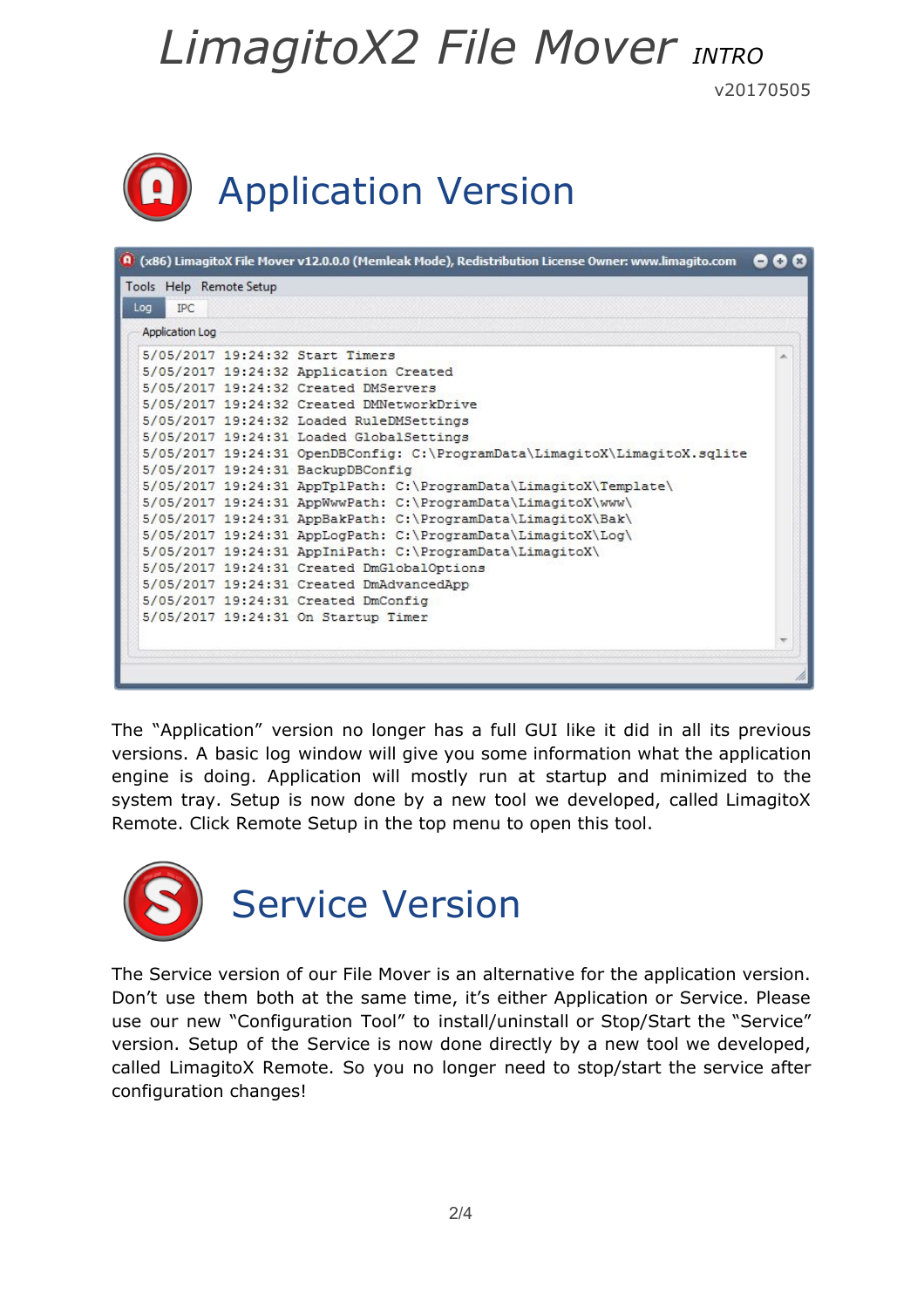v20170505

| <b>Configuration Tool</b> |  |
|---------------------------|--|
|                           |  |

|                                                                      |  |                                   |                    | Tools Help   |
|----------------------------------------------------------------------|--|-----------------------------------|--------------------|--------------|
| SQLite<br>IPC                                                        |  | Service License File License Code |                    |              |
|                                                                      |  |                                   | LimagitoX Service: | Installation |
| C:\Data\Delphi\Delphi.Projects\LimagitoX\Output\Win32\LimagitoXS.exe |  |                                   |                    |              |
|                                                                      |  |                                   | Functions          |              |
| Check<br>Start<br>Services<br>Stop                                   |  | Install                           | Uninstall          |              |
|                                                                      |  |                                   |                    |              |
|                                                                      |  |                                   |                    |              |
|                                                                      |  |                                   |                    |              |

Usage of the "Configuration" Tool:

- Service Version
	- Install/Uninstall the File Mover Service
	- Start/Stop the File Mover Service
	- Check the Status of the File Mover Service
- Application & Service Version
	- Import License File
	- Import License Code (+PLUS Option Pack)
	- IPC/IMC Connection Setup
	- Backup Settings (SQLite DB)